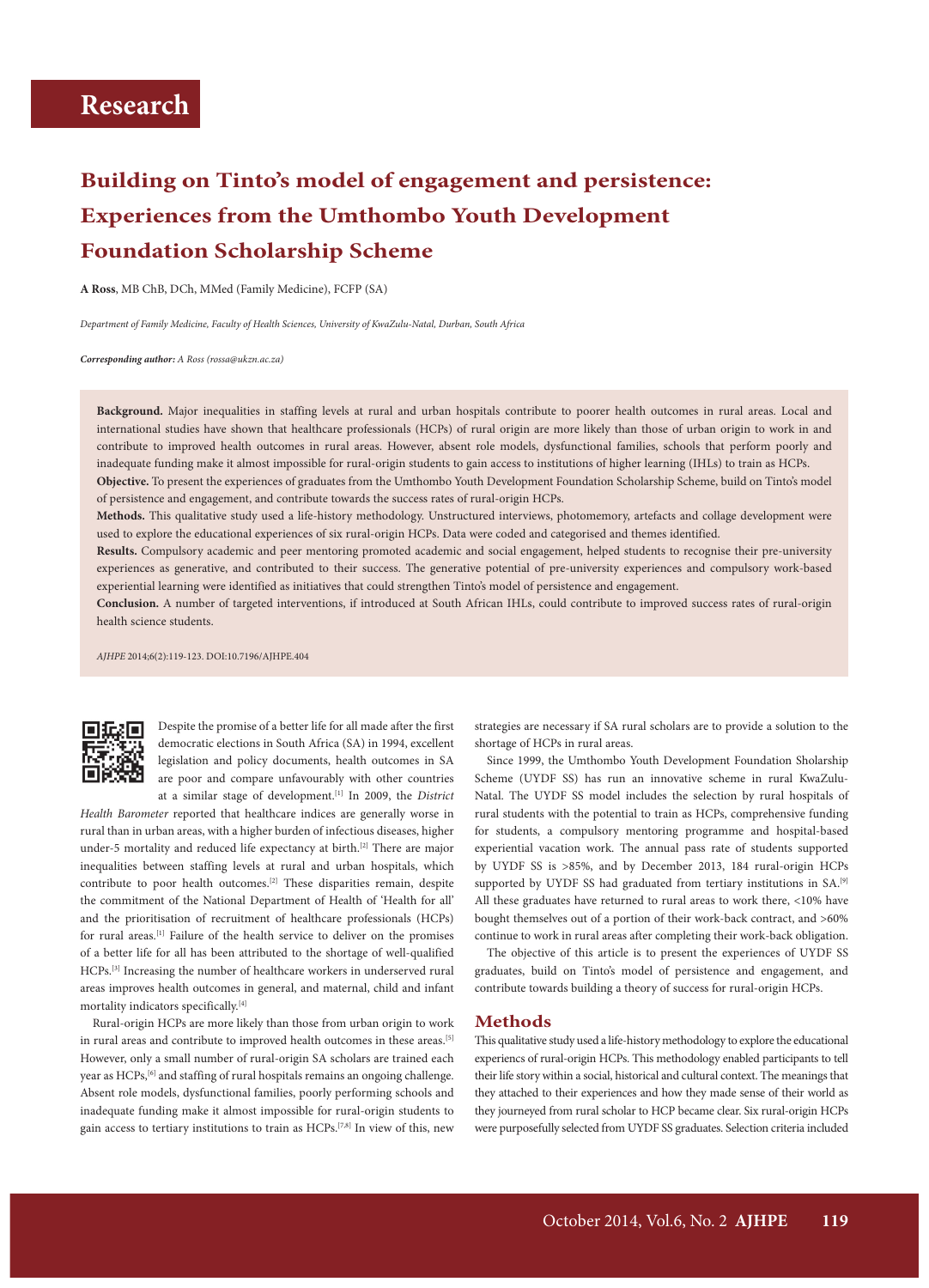# **Research Research Research Research Research Research Research Research Research Research Research Research Research Research Research Research Research Research Research Research R**

that they were (*i*) willing to participate; (*ii*) articulate; and (*iii*) working in a rural environment.<sup>[10]</sup> To provide a service of excellence at a district hospital, a team of HCPs is required. Therefore, HCPs in a variety of healthcare disciplines were included in the study (Table 1).

The author collected data using two unstructured interviews, which were supplemented by photomemory, artefacts and construction of a collage. Participants were asked, 'Tell me about your educational experiences from rural scholar to healthcare professional'. The first interview provided an overview of their home environment and educational experiences, while the second interview clarified and elaborated on issues previously raised. At a subsequent meeting, participants were asked to bring four photographs and an artefact from different stages of their educational journey and to construct a collage of a day in their lives. They had to explain how the photographs/artefacts/pictures selected for the collage related to their educational experiences. All interviews and discussions were recorded and transcribed verbatim.

From the transcripts, a reconstructed story was written and sent to the participants for validation of content.<sup>[10]</sup> The stories were read and re-read, codes and categories identified, patterns and relationships between categories reviewed and themes developed.<sup>[10]</sup>

Ethical approval for the study was obtained from the Social Science Ethics Committee of the University of KwaZulu-Natal, Durban, SA (HSS/1205/012D). Written informed consent, including possible identification, was obtained from all participants after explaining the objective of the study.

#### **Theoretical model**

Although there are many theoretical models to study the reasons why students succeed or fail at institutions of higher learning (IHLs), Tinto's theory of engagement and persistence has been the major theoretical/explanatory model about student success at IHLs since the 1980s.<sup>[11,12]</sup> Tinto's initial writing focused only on academic and social integration as key factors in determining engagement and persistence at IHLs and, finally, success at university. As the model developed, Tinto added pre-university factors that may influence students' ability to engage, persist and ultimately succeed at IHLs (Fig. 1).

Tinto's theoretical model is useful because it recognises factors beyond the control of academic institutions. These may influence retention and success at IHLs, including students' academic abilities, and study and language skills. The acquisition of all these factors is usually the responsibility of the family and school.  $\left[13,14\right]$  In addition, attitudes towards higher education, such as commitment, motivation, aspirational goals and expectations, influence retention and success at IHLs.<sup>[13]</sup> External commitments such as family



*Fig. 1. Structure of a preliminary model of institutional action.[12]*

## **Table 1. List of healthcare professionals who participated in the study**

|                 |                                                         |                                          |                                                                                                         | Professional        |    |        | Originally |                  |
|-----------------|---------------------------------------------------------|------------------------------------------|---------------------------------------------------------------------------------------------------------|---------------------|----|--------|------------|------------------|
| <b>Initials</b> | <b>Current position</b>                                 | Qualification                            | Professional experience                                                                                 | experience, yrs Age |    | Gender | from       | <b>Schooling</b> |
| DG              | Student mentor<br>co-ordinator, Mtubatuba               | <b>BSc Physiotherapy</b><br>(UKZN, 2003) | Physiotherapist (2004 -<br>2008)<br>Mentor co-ordinator<br>$(2008 - )$                                  | 11                  | 37 | Male   | Ingwavuma  | Ingwavuma        |
| <b>FN</b>       | Sub-Saharan co-ordinator,<br>Brian Holden Eye Institute | <b>BSc Optometry</b><br>(UKZN, 2003)     | Optometrist, Mosvold,<br>Phelophepa train (2004 -<br>2009)<br>Brian Holden Eye Institute<br>$(2010 - )$ | 11                  | 34 | Male   | Ingwavuma  | Ingwavuma        |
| <b>SM</b>       | Psychologist, Hlabisa<br>Hospital                       | MSc Clinical<br>Psychology (UJ, 2009)    | Clinical Psychologist,<br>Hlabisa Hospital (2010 - )                                                    | $\overline{4}$      | 29 | Male   | Ingwavuma  | Ingwavuma        |
| <b>TM</b>       | Physiotherapist, Emmaus<br>Hospital                     | <b>BSc Physiotherapy</b><br>(Wits, 2004) | Physiotherapist (2005 - )                                                                               | 10                  | 33 | Male   | Ingwavuma  | Ingwavuma        |
| <b>NM</b>       | Pharmacist, Mtubatuba                                   | BSc Pharmacy (Wits,<br>2004)             | Pharmacist (2005 - )                                                                                    | 10                  | 35 | Female | Ingwavuma  | Nongoma          |
| <b>LH</b>       | Medical Officer, Mseleni<br>Hospital                    | MB ChB (UKZN,<br>2006)                   | Intern/Community Service 9<br>Officer/Medical Officer<br>$(2007 - )$                                    |                     | 30 | Female | Ubombo     | Ubombo           |

 $\textbf{UKZN} = \textbf{University of KwaZulu-Natal; UJ} = \textbf{University of Johannesburg; Wits} = \textbf{University of the Witwatersrand}.$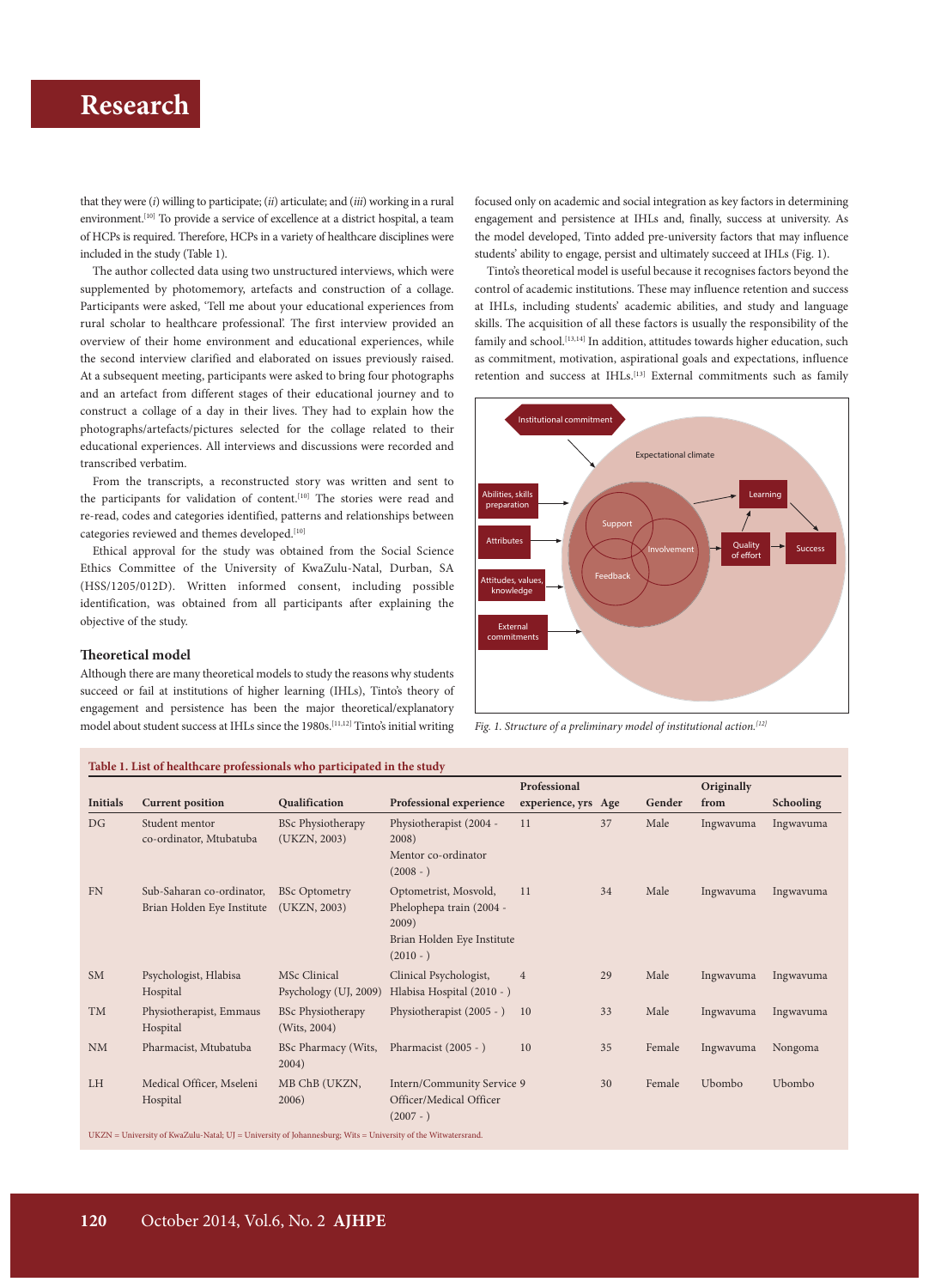## **Research**

responsibilities and adequate financial support also play a role in whether students complete their degrees.

However, while recognising that experiences before entering university may influence student success, Tinto's model focuses on the contribution of institutions to ensure that students complete their courses and graduate. At the core of the model is a need for student engagement with peers and faculty members in a supportive university environment, with high expectations of student success.<sup>[15]</sup> Tinto suggests that student engagement be facilitated by lecturers, primarily in the classroom, to promote academic and social interaction that in turn lead to the development of communities of learning. The latter would ensure student involvement, provide opportunities to develop relationships with peers and faculty members, and provide academic and social support and opportunities for feedback on whether learning has been adequate. Student involvement with these communities has been shown to increase the quality of effort put into learning, which in turn contributes to success and graduation.<sup>[11,12,16,17]</sup>

## **Results**

From the data collected from rural-origin HCPs supported by UYDF SS, one can add to Tinto's model of persistence and engagement at IHLs in three important ways:

- Introducing compulsory academic and peer mentoring for all students to promote academic and social engagement.
- Assisting students to recognise pre-university experiences as generative.
- Strengthening learning at university by introducing compulsory workbased experiential learning.

#### **Compulsory mentoring, promoting engagement and persistence at university**

The UYDF SS model has a compulsory mentoring programme for all students. It involves regular meetings with a university mentor and the establishment of peer mentorship groups. These proactive meetings with a local mentor ensure that academic problems are identified early. 'I would get a call from the mentor to find out how I was doing.' (FN**)** The mentoring ensured that students recognised academic challenges so that solutions could be identified. 'You can't fix a problem unless you are prepared to say, "I failed. I have a problem. I must do something."" (DG) These early interventions were initiated by the student and monitored by the mentor and their peers to ensure resolution of the problem. Evidence from this study suggests that the early identification of deficiencies and active interventions were key to student retention and success. This problem-focused behaviour to achieve success encouraged students to access academic resources. *'*I approach the physics lecturer to help me pass the course, and to find a tutor for physics and maths.' (DG) Students also worked with like-minded peers and formed study groups, 'which was a way of cementing my knowledge. I studied by myself first, then when we were in a group, I shared what I had learned.' (DG)

The mentoring process focused on accountability to the funder and to one another. 'We would be asked, "Why didn't you pass the test?", and then I needed to know exactly why I didn't pass the test.' (TM) Mentoring was based on the belief that students had the potential to succeed, and tapped into their hopes, dreams and determination to succeed. 'I had no option, I had to make it. And if I don't make it, I'd lose the scholarship and it would just be the end of the world.' (SM)

The UYDF SS mentoring was not only academic, as social integration is also important for success at IHLs. 'When other students came to Johannesburg for the first time I would tell them, "This place is like this and that and that." I would tell them, whatever your circumstances, you need to pass, because that's the only thing that you are at university for. So I would mentor them. Not teaching them maths and physics, but I would mentor them in terms of social life, and how to handle the situation, knowing their background.' (TM) For these students peer mentoring helped with social integration and accountability. It facilitated the development of friendships and helped them to make the most of the academic support available at IHLs. 'The group of friends that I had, we had the same vision, we did not want to fail, we wanted to graduate.' (FN)

#### **The rural community as a generative context**

In the rural context, these graduates and their families recognised that education was a priority and were prepared to make sacrifices for a good education, because 'We really wanted to learn. Even though our matric maths teacher got sick in February and never came back to school we walked 1 km after school for extra maths lessons.' (SM) They learnt to work hard and work together to compensate for deficiencies at school by 'forming study groups where we shared information with each other to ease the pressure'. (DG) 'Our experiences built some personalities within us so as to be able to push even when it was difficult.' (FN) Through the mentoring process, UYDF SS students were encouraged to reflect on their rural experiences, learn from these experiences, and apply the learning to new challenges at university. The mentoring encouraged students to draw on previous learning and personal strength, and sought to reframe challenges at university in the light of previous successes in overcoming challenges. This was based on the understanding that if students had overcome challenges in the past, there was no reason why they could not overcome challenges at university. 'I knew this world where I could do things, and where I was going to do things.' (SM) In response to challenges that they faced at university, UYDF SS students sought lecturers who could help them, asked for tutors and mentors, and formed study groups to help one another. 'We were willing to learn to study in different ways to ensure that we passed.' (TM)

#### **Work-based experiential vacation work**

Rural-origin students supported by UYDF SS worked at the hospital closest to their home for at least four weeks per year, alongside qualified colleagues. Students recognised the value that this added to their learning, because 'Our vacation work at the hospital made things better for us … we got to know about the drugs … the pharmacist would tell me, every day "I want you to choose three drugs and read about them, know what they are for and why are you using them"'. (NM)

In the physiotherapy department, for example, 'The therapist wanted to see what we had learnt, and that we could apply it, which was also very good and very helpful'. (TM) This work-based experiential learning allowed them to gain experience in a real-life environment and witness role models who were providing a service in rural areas.

### **Discussion**

Tinto's model of institutional action recognises pre-university experiences outside the control of IHLs, a sentiment echoed in the recommendations for undergraduate curricula reform recently submitted to the Council on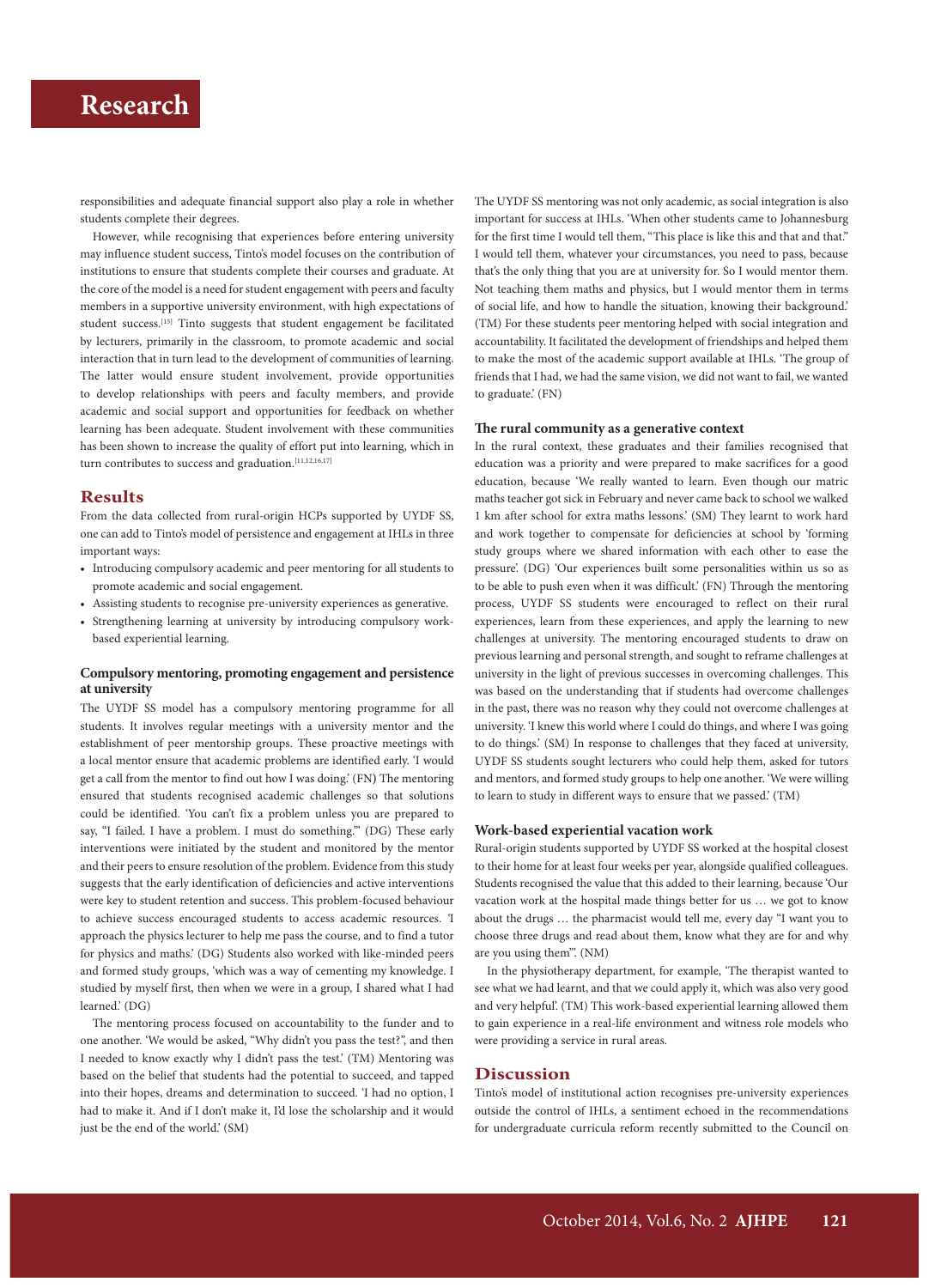# **Research Research Research Research Research Research Research Research Research Research Research Research Research Research Research Research Research Research Research Research R**

Higher Education.<sup>[18]</sup> Tinto emphasises the need for social and academic integration if students are to persist at IHLs.<sup>[19]</sup> The UYDF SS supports the importance of engagement at IHLs as many academic resources are available to help students to succeed, but they can only derive benefit from these resources if they are willing and able to access them. Tinto suggests that this engagement should happen primarily in the classroom and be facilitated by academic staff. However, in an SA context of large, diverse classes this may not be effective. A compulsory academic mentoring programme for all students would ensure that they are helped in a proactive manner so that problems are identified early and solutions found. This academic mentoring should tap into the students' intrinsic motivation, desire for learning and personal gain, and should be provided in a supportive framework.

Peer mentoring ensures social engagement, which Tinto has recognised as contributing to student persistence and success at university. Peer support and learning have been shown to increase productivity, the quality of effort put into learning activities, and ultimately success.<sup>[12,20]</sup> The experiences of UYDF SS graduates and the success of the scheme point to the critical role that academic and peer mentoring plays in the success of students at IHLs and could be incorporated into such programmes in SA.

The UYDF SS model recognises the many challenges faced by rural-origin students, e.g. finance, being first-generation students, and poor preparation owing to dysfunctional schools, and adds to Tinto's model by suggesting that these experiences can be generative, dynamic and transformative.[21] The UYDF SS encourages students to embrace, not to ignore, these experiences so that these can become the substance on which future solutions are built. Many students entering a university in SA, particularly rural, black students, are underprepared both academically and in terms of the skills needed (studying skills and practical laboratory-based skills) to succeed. However, many of them have life experiences that have given them tools to problem solve and find solutions that could be applied to the challenges at IHLs. Encouraging students to reflect on their experiences and to view these as important life lessons that give them tools and resources to succeed at IHLs, are important additions to Tinto's model.

Career-specific work experience has been recognised as a motivating influence for students

at IHLs and can contribute to academic success.[22] Alignment between training programmes and career aspirations is a powerful motivator for students to persist and succeed at IHLs.<sup>[22]</sup> Vacation work provided opportunities for students to study in a supportive environment, practise their skills and view their studies in relation to the working world. The vacation work also exposed them to HCPs working in a rural environment and helped them to gain insight into their chosen career. This relevant and focused learning experience contributed to their knowledge and skills, influenced their attitudes and values about working in rural areas, and contributed to their motivation, engagement and success at university. Other studies have shown that such exposure contributes towards motivating students to put in the effort required to succeed at IHLs.<sup>[22]</sup> A similar programme could be added to most university programmes in SA (Fig. 2).

### **Limitations of this study**

Although students supported by the UYDF SS have been very successful at IHLs over the past 14 years, the number of students in the current study was very small. In similar upscaled projects, similar outcomes cannot be guaranteed.

## **Conclusion**

This study aimed to present the experiences of rural-origin graduates at IHLs in SA in order to build on Tinto's model of persistence and engagement. The study analysed participants' experiences in the UYDF SS, which supported them financially, academically and socially in their journey from rural scholar to HCP. Tinto's model promotes student engagement at classroom level, which may not always be possible in an SA context. The model also suggests some limitations to the contribution by universities to facilitate student success by identifying preuniversity experiences beyond their control.

The findings of this study have implications for universities that are looking to successfully educate students from rural regions. While Tinto's notion of academic and social integration is essential in the success of students at IHLs, the current study suggests that for students of rural origin to succeed at university, a number of targeted interventions are essential: (*i*) a compulsory structured academic and peermentoring programme, emphasising student potential; (*ii*) reframing of academic challenges, thus helping students to recognise the generative nature of pre-university experiences; and (*iii*) introducing compulsory vacation work. Drawing on the success and learning of UYDF SS graduates, these additions have the potential to improve persistence and success at IHLs in SA. With institutional commitment, the mentoring model and work experience are practical and implementable, and if offered to all students could lead to immediate improved success rates at IHLs throughout SA.



*Fig. 2. Mentoring and work-based experiental work added to Tinto's model of institutional action. (IHL = institution of higher learning.)*